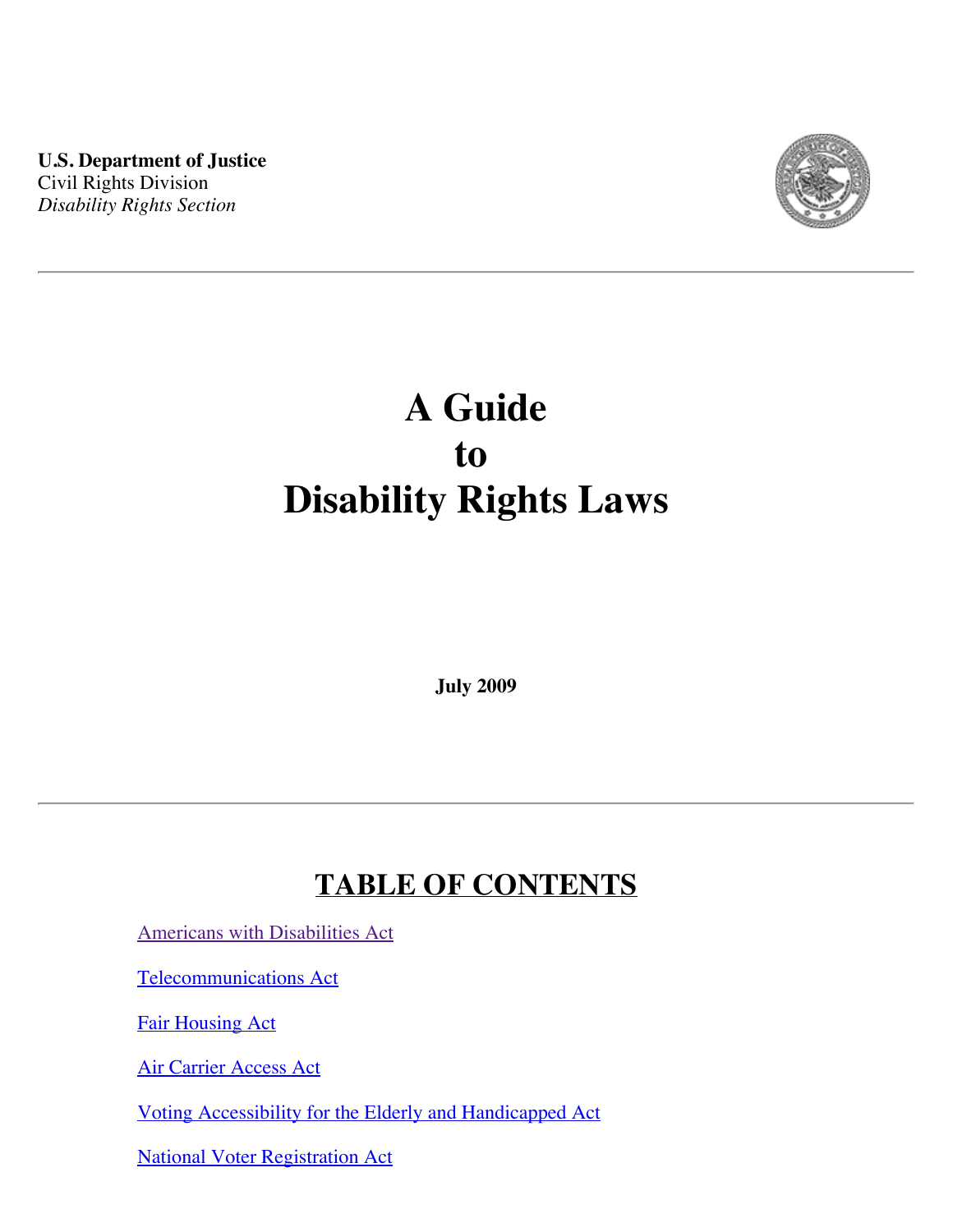[Civil Rights of Institutionalized Persons Act](http://www.ada.gov/cguide.htm#anchor64984) [Individuals with Disabilities Education Act](http://www.ada.gov/cguide.htm#anchor65310)

[Rehabilitation Act](http://www.ada.gov/cguide.htm#anchor65610)

[Architectural Barriers Act](http://www.ada.gov/cguide.htm#anchor66055)

[General Sources of Disability Rights Information](http://www.ada.gov/cguide.htm#anchor66477)

[Statute Citations](http://www.ada.gov/cguide.htm#anchor66738)

For persons with disabilities, this document is available in large print, Braille, audio tape, and computer disk.

**Reproduction of this document is encouraged.**

This guide provides an overview of Federal civil rights laws that ensure equal opportunity for people with disabilities. To find out more about how these laws may apply to you, contact the agencies and organizations listed below.

# **Americans with Disabilities Act (ADA)**

The ADA prohibits discrimination on the basis of disability in employment, State and local government, public accommodations, commercial facilities, transportation, and telecommunications. It also applies to the United States Congress.

To be protected by the ADA, one must have a disability or have a relationship or association with an individual with a disability. An individual with a disability is defined by the ADA as a person who has a physical or mental impairment that substantially limits one or more major life activities, a person who has a history or record of such an impairment, or a person who is perceived by others as having such an impairment. The ADA does not specifically name all of the impairments that are covered.

### **ADA Title I: Employment**

Title I requires employers with 15 or more employees to provide qualified individuals with disabilities an equal opportunity to benefit from the full range of employment-related opportunities available to others. For example, it prohibits discrimination in recruitment, hiring, promotions, training, pay, social activities, and other privileges of employment. It restricts questions that can be asked about an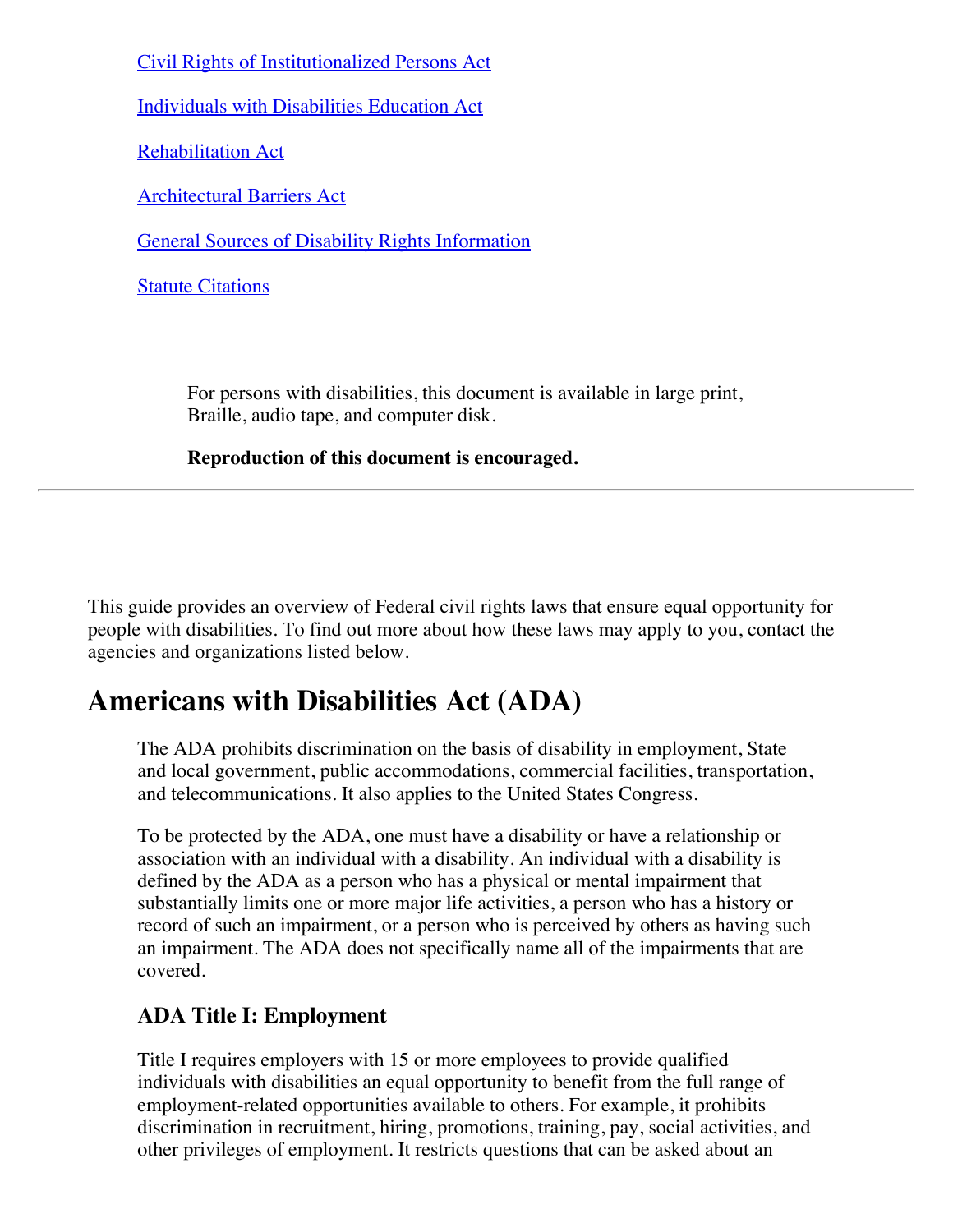applicant's disability before a job offer is made, and it requires that employers make reasonable accommodation to the known physical or mental limitations of otherwise qualified individuals with disabilities, unless it results in undue hardship. Religious entities with 15 or more employees are covered under title I.

Title I complaints must be filed with the U. S. Equal Employment Opportunity Commission (EEOC) within 180 days of the date of discrimination, or 300 days if the charge is filed with a designated State or local fair employment practice agency. Individuals may file a lawsuit in Federal court only after they receive a "right-tosue" letter from the EEOC.

Charges of employment discrimination on the basis of disability may be filed at any U.S. Equal Employment Opportunity Commission field office. Field offices are located in 50 cities throughout the U.S. and are listed in most telephone directories under "U.S. Government." For the appropriate EEOC field office in your geographic area, contact:

> (800) 669-4000 (voice) (800) 669-6820 (TTY)

[www.eeoc.gov](http://www.eeoc.gov/)

Publications and information on EEOC-enforced laws may be obtained by calling:

(800) 669-3362 (voice) (800) 800-3302 (TTY)

For information on how to accommodate a specific individual with a disability, contact the Job Accommodation Network at:

> (800) 526-7234 (voice) (800) 781-9403 (TTY)

[http://askjan.org](http://www.usdoj.gov/cgi-bin/outside.cgi?http://askjan.org)

#### **ADA Title II: State and Local Government Activities**

Title II covers all activities of State and local governments regardless of the government entity's size or receipt of Federal funding. Title II requires that State and local governments give people with disabilities an equal opportunity to benefit from all of their programs, services, and activities (e.g. public education, employment, transportation, recreation, health care, social services, courts, voting, and town meetings).

State and local governments are required to follow specific architectural standards in the new construction and alteration of their buildings. They also must relocate programs or otherwise provide access in inaccessible older buildings, and communicate effectively with people who have hearing, vision, or speech disabilities. Public entities are not required to take actions that would result in undue financial and administrative burdens. They are required to make reasonable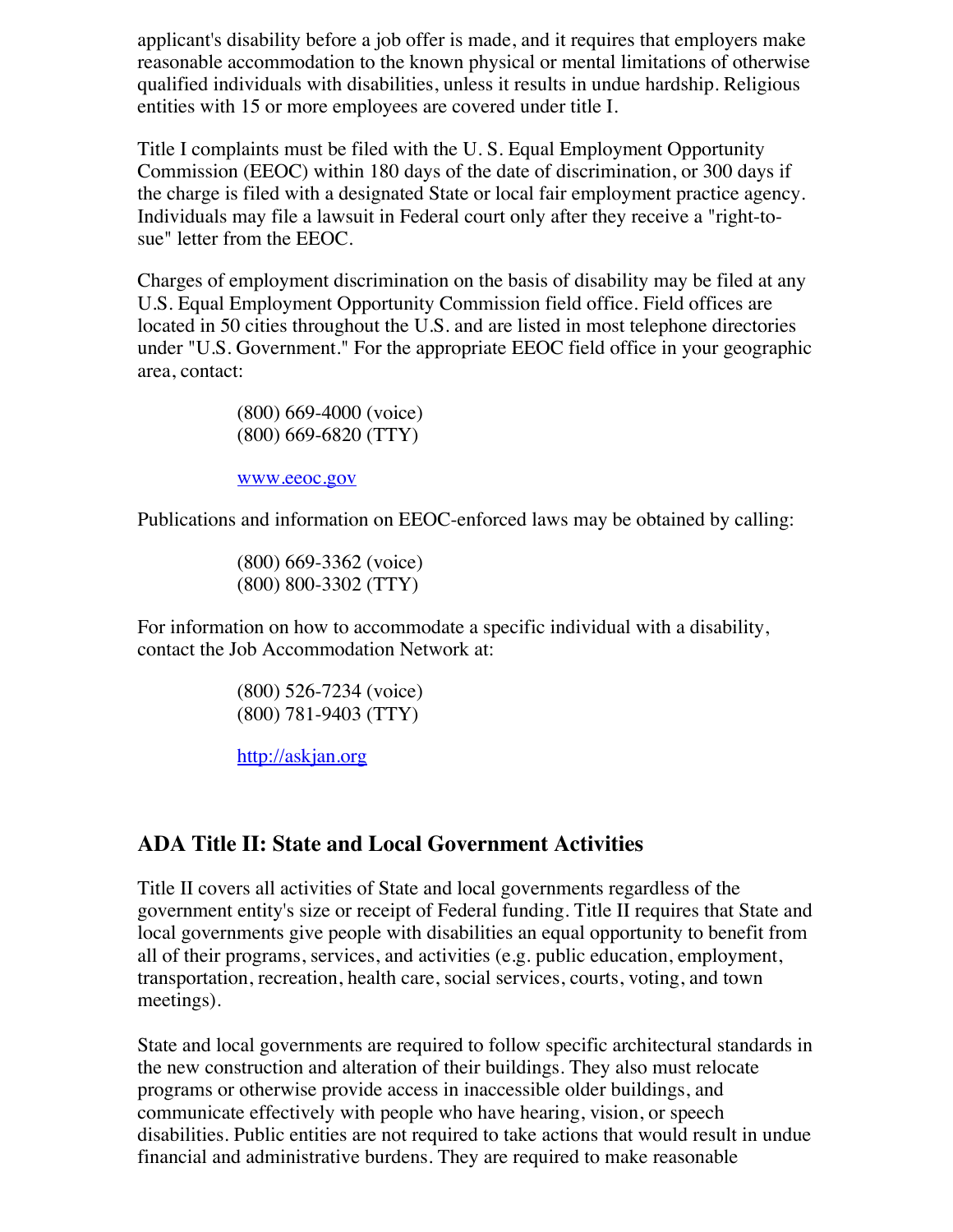modifications to policies, practices, and procedures where necessary to avoid discrimination, unless they can demonstrate that doing so would fundamentally alter the nature of the service, program, or activity being provided.

Complaints of title II violations may be filed with the Department of Justice within 180 days of the date of discrimination. In certain situations, cases may be referred to a mediation program sponsored by the Department. The Department may bring a lawsuit where it has investigated a matter and has been unable to resolve violations. For more information, contact:

> U.S. Department of Justice Civil Rights Division 950 Pennsylvania Avenue, N.W. Disability Rights Section - NYAV Washington, D.C. 20530

[www.ada.gov](http://www.ada.gov/)

(800) 514-0301 (voice) (800) 514-0383 (TTY)

Title II may also be enforced through private lawsuits in Federal court. It is not necessary to file a complaint with the Department of Justice (DOJ) or any other Federal agency, or to receive a "right-to-sue" letter, before going to court.

#### **ADA Title II: Public Transportation**

The transportation provisions of title II cover public transportation services, such as city buses and public rail transit (e.g. subways, commuter rails, Amtrak). Public transportation authorities may not discriminate against people with disabilities in the provision of their services. They must comply with requirements for accessibility in newly purchased vehicles, make good faith efforts to purchase or lease accessible used buses, remanufacture buses in an accessible manner, and, unless it would result in an undue burden, provide paratransit where they operate fixed-route bus or rail systems. Paratransit is a service where individuals who are unable to use the regular transit system independently (because of a physical or mental impairment) are picked up and dropped off at their destinations. Questions and complaints about public transportation should be directed to:

> Office of Civil Rights Federal Transit Administration U.S. Department of Transportation 1200 New Jersey Avenue, Room E54-427 Room 9102 Washington, D.C. 20590

[www.fta.dot.gov/ada](http://www.fta.dot.gov/ada)

(888) 446-4511 (voice/relay)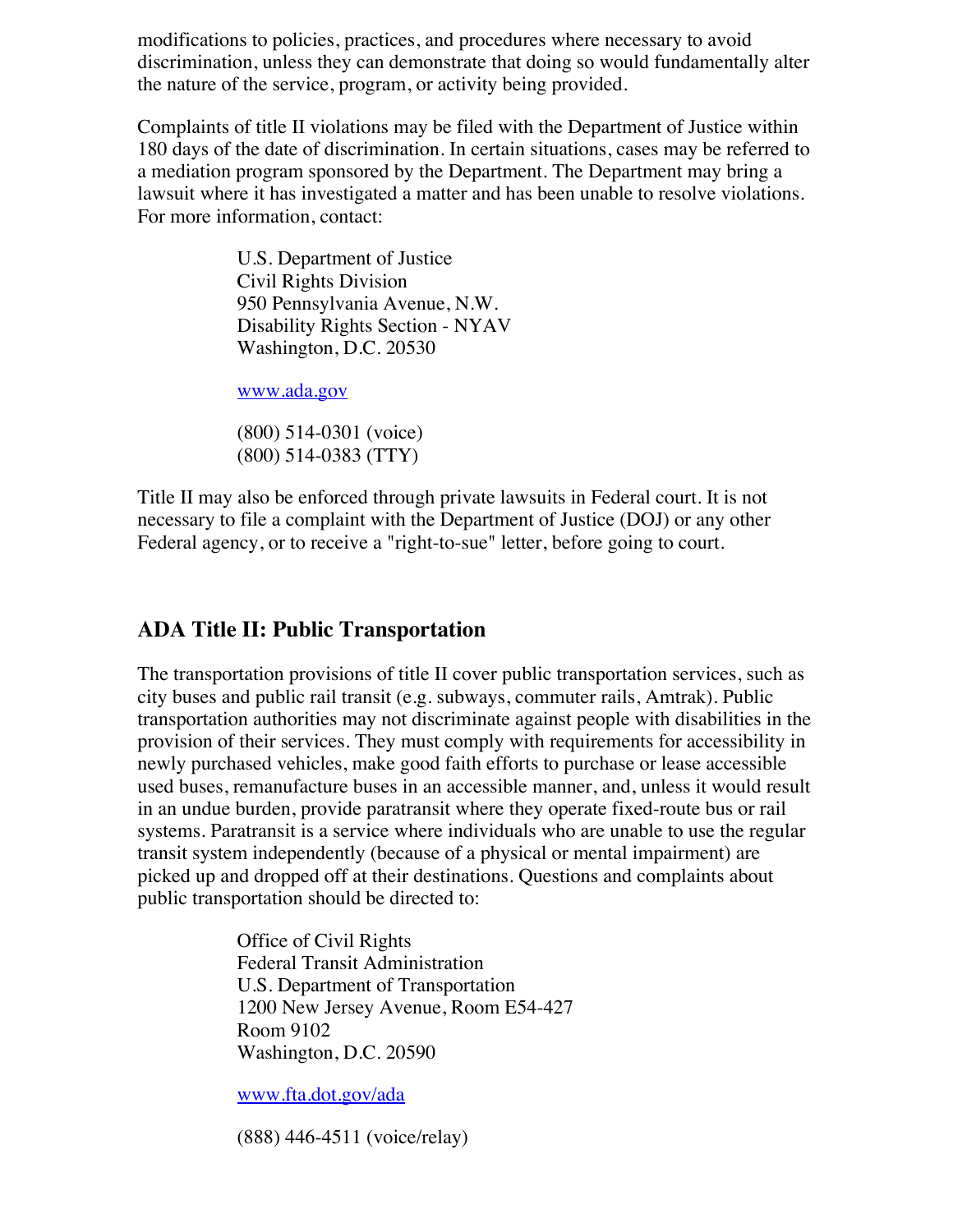#### **ADA Title III: Public Accommodations**

Title III covers businesses and nonprofit service providers that are public accommodations, privately operated entities offering certain types of courses and examinations, privately operated transportation, and commercial facilities. Public accommodations are private entities who own, lease, lease to, or operate facilities such as restaurants, retail stores, hotels, movie theaters, private schools, convention centers, doctors' offices, homeless shelters, transportation depots, zoos, funeral homes, day care centers, and recreation facilities including sports stadiums and fitness clubs. Transportation services provided by private entities are also covered by title III.

Public accommodations must comply with basic nondiscrimination requirements that prohibit exclusion, segregation, and unequal treatment. They also must comply with specific requirements related to architectural standards for new and altered buildings; reasonable modifications to policies, practices, and procedures; effective communication with people with hearing, vision, or speech disabilities; and other access requirements. Additionally, public accommodations must remove barriers in existing buildings where it is easy to do so without much difficulty or expense, given the public accommodation's resources.

Courses and examinations related to professional, educational, or trade-related applications, licensing, certifications, or credentialing must be provided in a place and manner accessible to people with disabilities, or alternative accessible arrangements must be offered.

Commercial facilities, such as factories and warehouses, must comply with the ADA's architectural standards for new construction and alterations.

Complaints of title III violations may be filed with the Department of Justice. In certain situations, cases may be referred to a mediation program sponsored by the Department. The Department is authorized to bring a lawsuit where there is a pattern or practice of discrimination in violation of title III, or where an act of discrimination raises an issue of general public importance. Title III may also be enforced through private lawsuits. It is not necessary to file a complaint with the Department of Justice (or any Federal agency), or to receive a "right-to-sue" letter, before going to court. For more information, contact:

> U.S. Department of Justice Civil Rights Division 950 Pennsylvania Avenue, N.W. Disability Rights Section - NYAV Washington, D.C. 20530

[www.ada.gov](http://www.ada.gov/)

(800) 514-0301 (voice) (800) 514-0383 (TTY)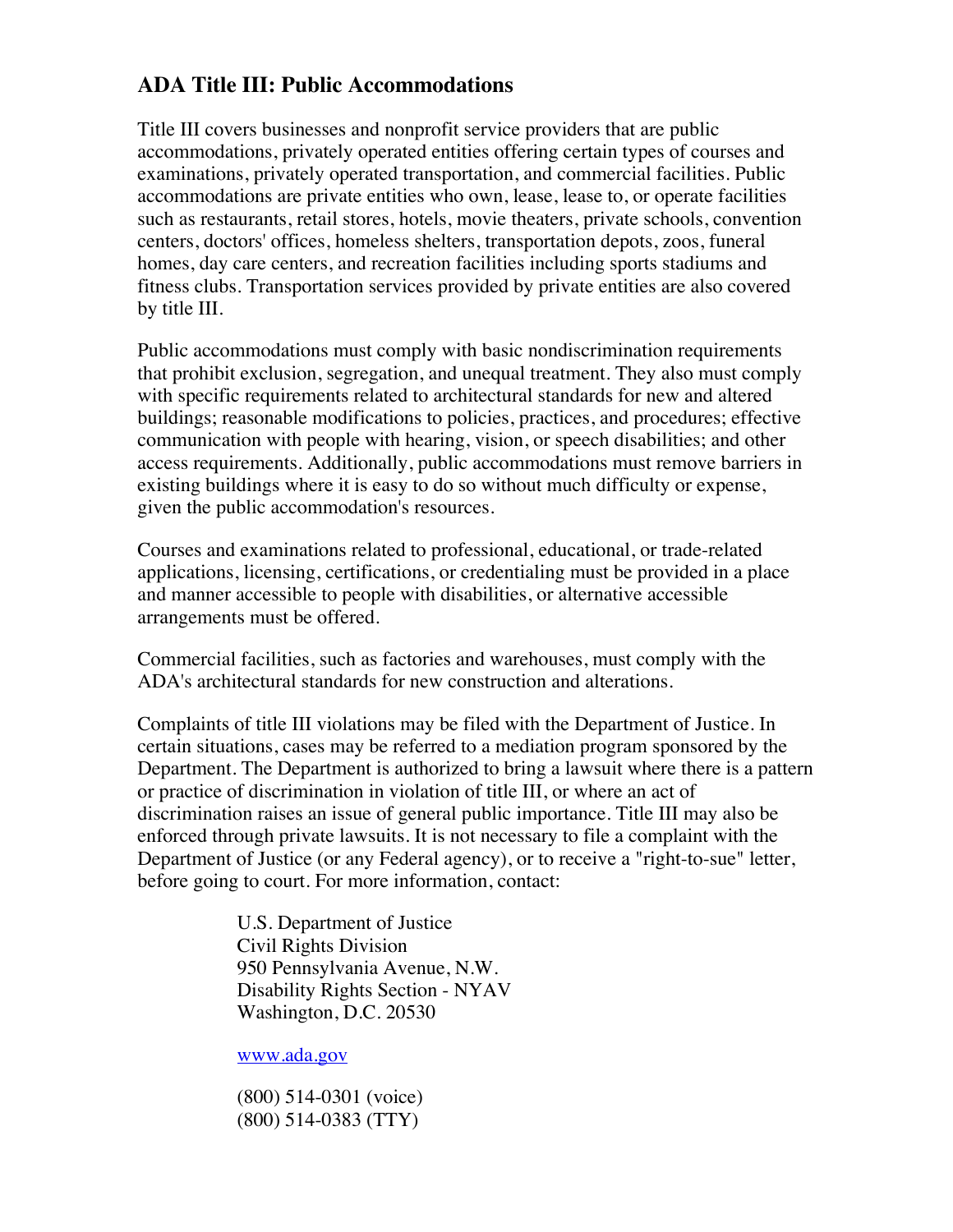#### **ADA Title IV: Telecommunications Relay Services**

Title IV addresses telephone and television access for people with hearing and speech disabilities. It requires common carriers (telephone companies) to establish interstate and intrastate telecommunications relay services (TRS) 24 hours a day, 7 days a week. TRS enables callers with hearing and speech disabilities who use TTYs (also known as TDDs), and callers who use voice telephones to communicate with each other through a third party communications assistant. The Federal Communications Commission (FCC) has set minimum standards for TRS services. Title IV also requires closed captioning of Federally funded public service announcements. For more information about TRS, contact the FCC at:

> Federal Communications Commission 445 12th Street, S.W. Washington, D.C. 20554

[www.fcc.gov/cgb/dro](http://www.fcc.gov/cgb/dro)

(888) 225-5322 (Voice) (888) 835-5322 (TTY)

# **Telecommunications Act**

Section 255 and Section 251(a)(2) of the Communications Act of 1934, as amended by the Telecommunications Act of 1996, require manufacturers of telecommunications equipment and providers of telecommunications services to ensure that such equipment and services are accessible to and usable by persons with disabilities, if readily achievable. These amendments ensure that people with disabilities will have access to a broad range of products and services such as telephones, cell phones, pagers, call-waiting, and operator services, that were often inaccessible to many users with disabilities. For more information, contact:

> Federal Communications Commission 445 12th Street, S.W. Washington, D.C. 20554

[www.fcc.gov/cgb/dro](http://www.fcc.gov/cgb/dro)

(888) 225-5322 (Voice) (888) 835-5322 (TTY)

# **Fair Housing Act**

The Fair Housing Act, as amended in 1988, prohibits housing discrimination on the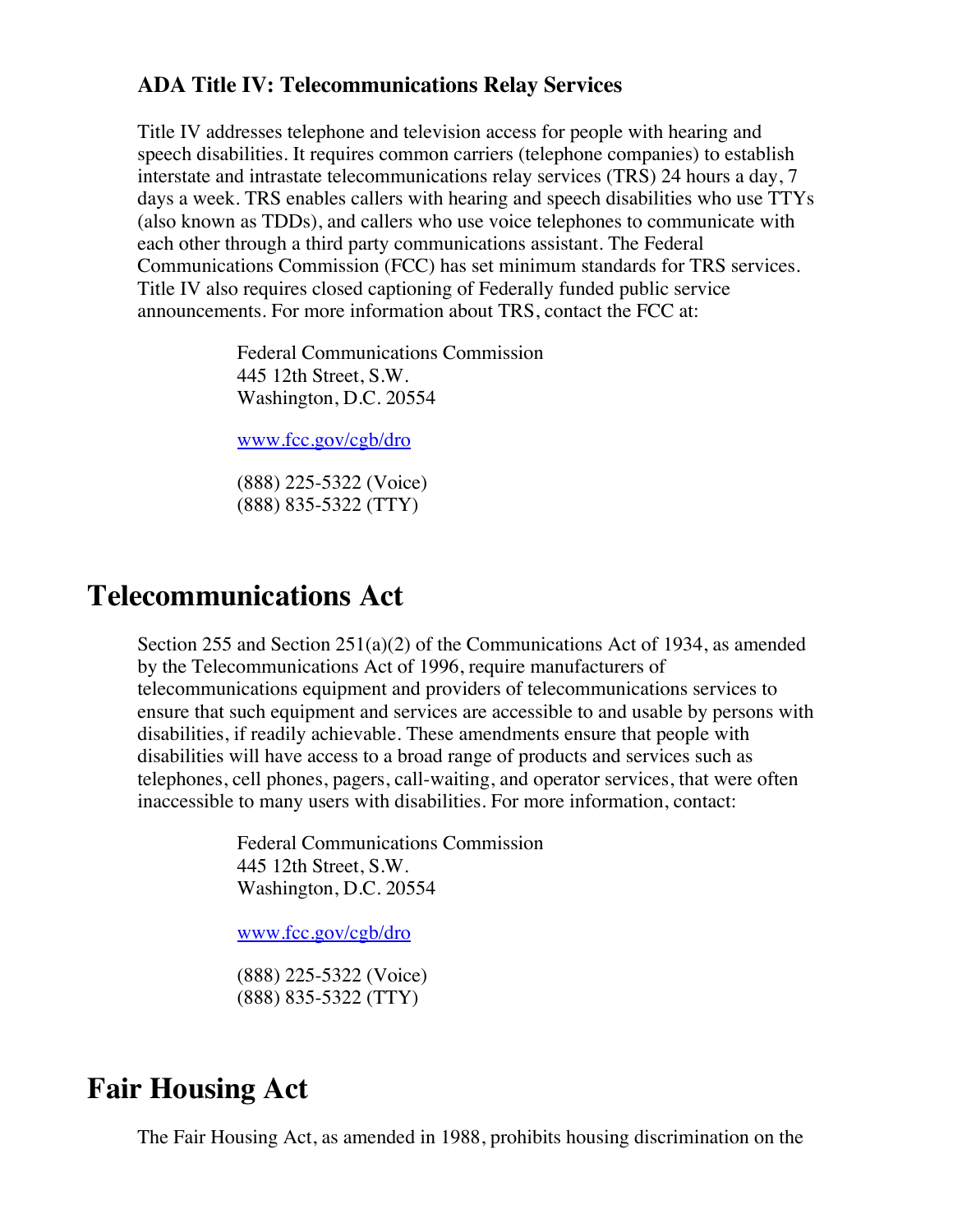basis of race, color, religion, sex, disability, familial status, and national origin. Its coverage includes private housing, housing that receives Federal financial assistance, and State and local government housing. It is unlawful to discriminate in any aspect of selling or renting housing or to deny a dwelling to a buyer or renter because of the disability of that individual, an individual associated with the buyer or renter, or an individual who intends to live in the residence. Other covered activities include, for example, financing, zoning practices, new construction design, and advertising.

The Fair Housing Act requires owners of housing facilities to make reasonable exceptions in their policies and operations to afford people with disabilities equal housing opportunities. For example, a landlord with a "no pets" policy may be required to grant an exception to this rule and allow an individual who is blind to keep a guide dog in the residence. The Fair Housing Act also requires landlords to allow tenants with disabilities to make reasonable access-related modifications to their private living space, as well as to common use spaces. (The landlord is not required to pay for the changes.) The Act further requires that new multifamily housing with four or more units be designed and built to allow access for persons with disabilities. This includes accessible common use areas, doors that are wide enough for wheelchairs, kitchens and bathrooms that allow a person using a wheelchair to maneuver, and other adaptable features within the units.

Complaints of Fair Housing Act violations may be filed with the U.S. Department of Housing and Urban Development. For more information or to file a complaint, contact:

> Office of Compliance and Disability Rights Division Office of Fair Housing and Equal Opportunity U.S. Department of Housing and Urban Development 451 7th Street, S.W. , Room 5242 Washington, D.C. 20410

[www.hud.gov/offices/fheo](http://www.hud.gov/offices/fheo)

(800) 669-9777 (voice) (800) 927-9275 (TTY)

For questions about the accessibility provisions of the Fair Housing Act, contact Fair Housing FIRST at:

[www.fairhousingfirst.org](http://www.usdoj.gov/cgi-bin/outside.cgi?http://www.fairhousingfirst.org)

(888) 341-7781 (voice/TTY)

For publications, you may call the Housing and Urban Development Customer Service Center at:

(800) 767-7468 (voice/relay)

Additionally, the Department of Justice can file cases involving a pattern or practice of discrimination. The Fair Housing Act may also be enforced through private lawsuits.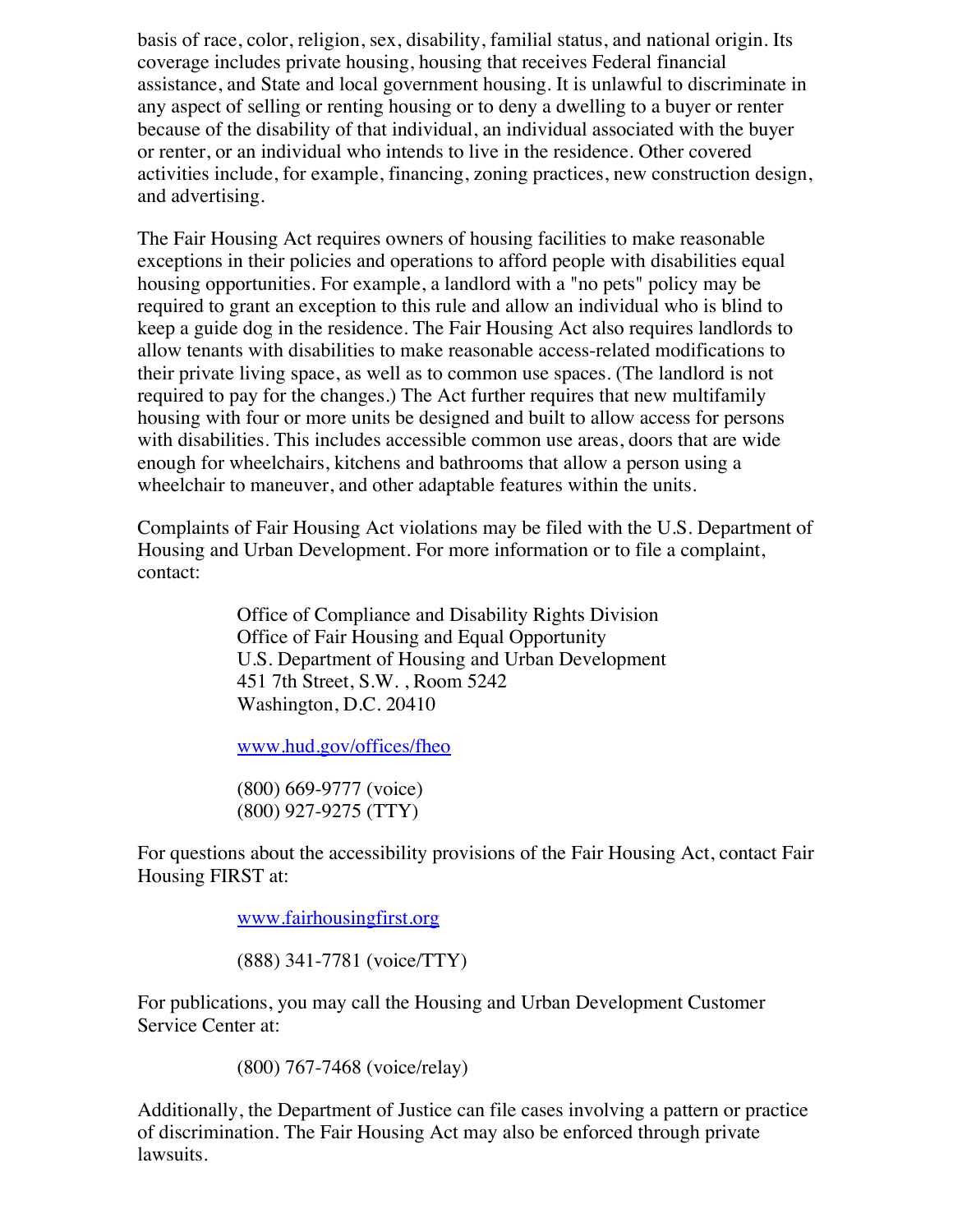# **Air Carrier Access Act**

The Air Carrier Access Act prohibits discrimination in air transportation by domestic and foreign air carriers against qualified individuals with physical or mental impairments. It applies only to air carriers that provide regularly scheduled services for hire to the public. Requirements address a wide range of issues including boarding assistance and certain accessibility features in newly built aircraft and new or altered airport facilities. People may enforce rights under the Air Carrier Access Act by filing a complaint with the U.S. Department of Transportation, or by bringing a lawsuit in Federal court. For more information or to file a complaint, contact:

> Aviation Consumer Protection Division, C-75 U.S. Department of Transportation 1200 New Jersey Avenue, S.E. Washington, D.C. 20590

[http://airconsumer.ost.dot.gov](http://airconsumer.ost.dot.gov/)

(202) 366-2220 (voice) (202) 366-0511 (TTY)

(800) 778-4838 (voice) (800) 455-9880 (TTY)

# **Voting Accessibility for the Elderly and Handicapped Act**

The Voting Accessibility for the Elderly and Handicapped Act of 1984 generally requires polling places across the United States to be physically accessible to people with disabilities for federal elections. Where no accessible location is available to serve as a polling place, a political subdivision must provide an alternate means of casting a ballot on the day of the election. This law also requires states to make available registration and voting aids for disabled and elderly voters, including information by TTYs (also known as TDDs) or similar devices. For more information, contact:

> U.S. Department of Justice Civil Rights Division 950 Pennsylvania Avenue, N.W. Voting Section - 1800 G Washington, D.C. 20530

(800) 253-3931 (voice/TTY)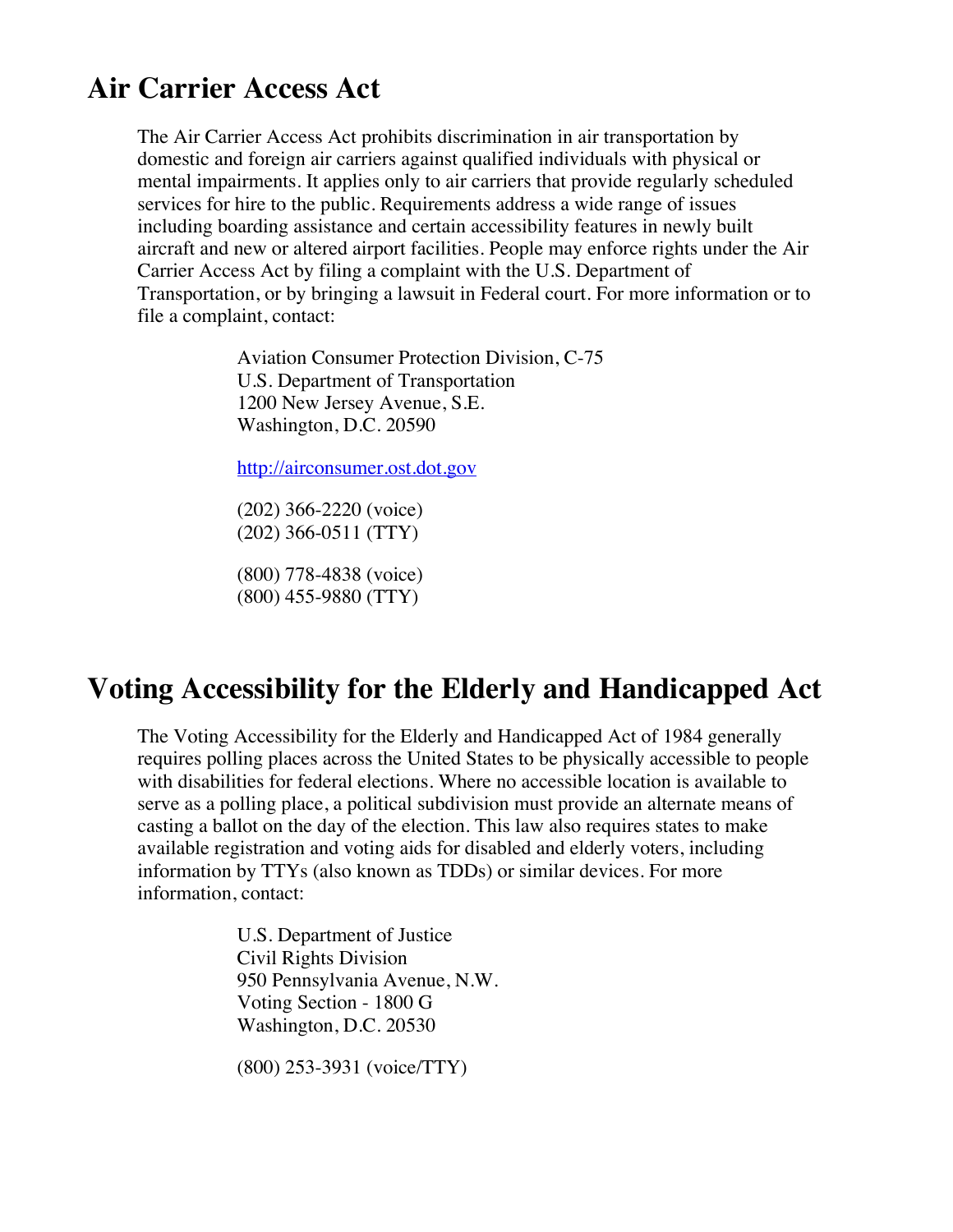# **National Voter Registration Act**

The National Voter Registration Act of 1993, also known as the "Motor Voter Act," makes it easier for all Americans to exercise their fundamental right to vote. One of the basic purposes of the Act is to increase the historically low registration rates of minorities and persons with disabilities that have resulted from discrimination. The Motor Voter Act requires all offices of State-funded programs that are primarily engaged in providing services to persons with disabilities to provide all program applicants with voter registration forms, to assist them in completing the forms, and to transmit completed forms to the appropriate State official. For more information, contact:

> U.S. Department of Justice Civil Rights Division 950 Pennsylvania Avenue, N.W. Voting Section - 1800 G Washington, D.C. 20530

[www.usdoj.gov/crt/voting](http://www.usdoj.gov/crt/voting)

(800) 253-3931 (voice/TTY)

# **Civil Rights of Institutionalized Persons Act**

The Civil Rights of Institutionalized Persons Act (CRIPA) authorizes the U.S. Attorney General to investigate conditions of confinement at State and local government institutions such as prisons, jails, pretrial detention centers, juvenile correctional facilities, publicly operated nursing homes, and institutions for people with psychiatric or developmental disabilities. Its purpose is to allow the Attorney General to uncover and correct widespread deficiencies that seriously jeopardize the health and safety of residents of institutions. The Attorney General does not have authority under CRIPA to investigate isolated incidents or to represent individual institutionalized persons.

The Attorney General may initiate civil law suits where there is reasonable cause to believe that conditions are "egregious or flagrant," that they are subjecting residents to "grievous harm," and that they are part of a "pattern or practice" of resistance to residents' full enjoyment of constitutional or Federal rights, including title II of the ADA and section 504 of the Rehabilitation Act. For more information or to bring a matter to the Department of Justice's attention, contact:

> U.S. Department of Justice Civil Rights Division 950 Pennsylvania Avenue, N.W. Special Litigation Section - PHB Washington, D.C. 20530

[www.usdoj.gov/crt/split](http://www.usdoj.gov/crt/split)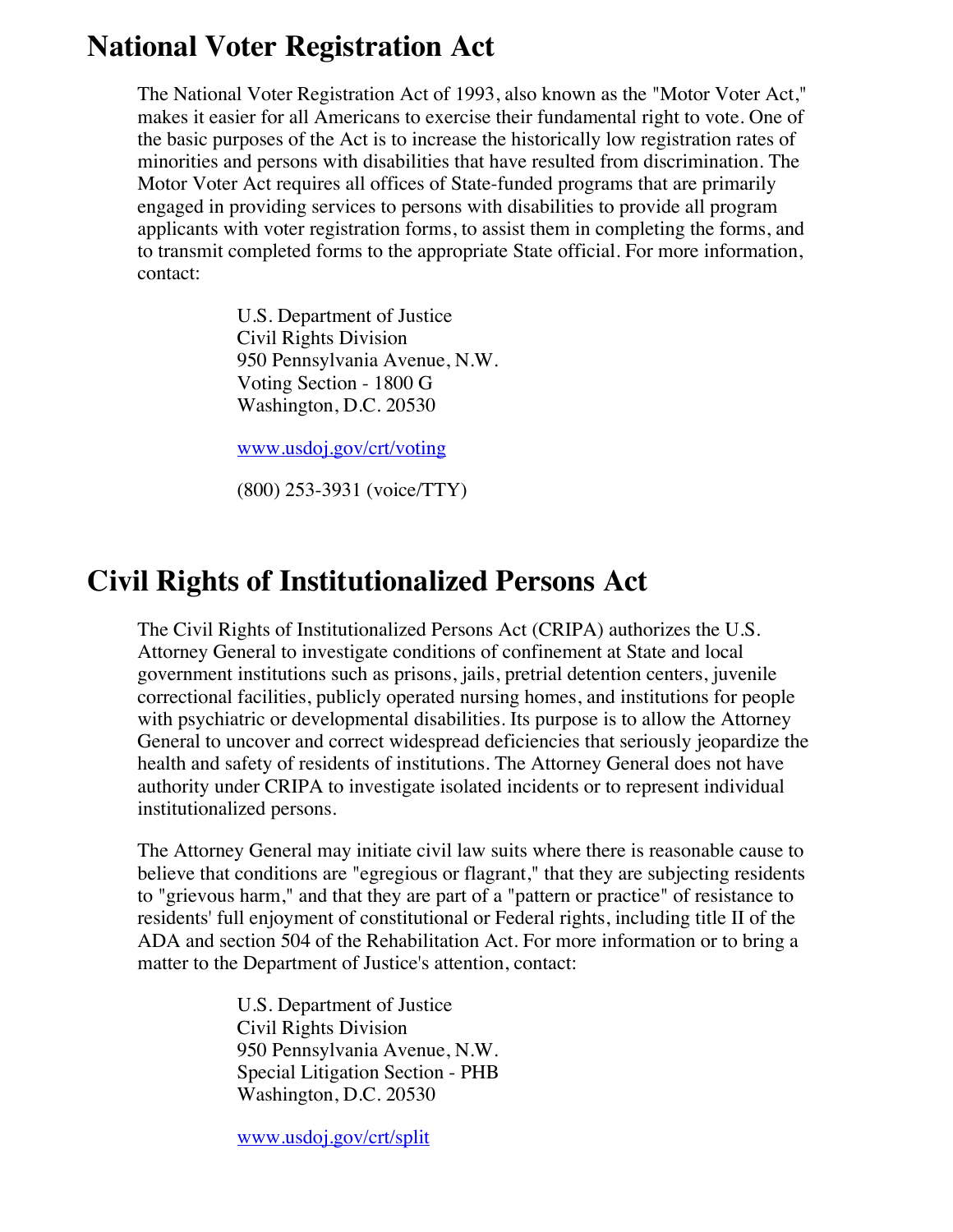(877) 218-5228 (voice/TTY)

### **Individuals with Disabilities Education Act**

The Individuals with Disabilities Education Act (IDEA) (formerly called P.L. 94- 142 or the Education for all Handicapped Children Act of 1975) requires public schools to make available to all eligible children with disabilities a free appropriate public education in the least restrictive environment appropriate to their individual needs.

IDEA requires public school systems to develop appropriate Individualized Education Programs (IEP's) for each child. The specific special education and related services outlined in each IEP reflect the individualized needs of each student.

IDEA also mandates that particular procedures be followed in the development of the IEP. Each student's IEP must be developed by a team of knowledgeable persons and must be at least reviewed annually. The team includes the child's teacher; the parents, subject to certain limited exceptions; the child, if determined appropriate; an agency representative who is qualified to provide or supervise the provision of special education; and other individuals at the parents' or agency's discretion.

If parents disagree with the proposed IEP, they can request a due process hearing and a review from the State educational agency if applicable in that state. They also can appeal the State agency's decision to State or Federal court. For more information, contact:

> Office of Special Education and Rehabilitative Services U.S. Department of Education 400 Maryland Avenue, S.W. Washington, D.C. 20202-7100

[www.ed.gov/about/offices/list/osers/osep](http://www.ed.gov/about/offices/list/osers/osep)

(202) 245-7468 (voice/TTY)

### **Rehabilitation Act**

The Rehabilitation Act prohibits discrimination on the basis of disability in programs conducted by Federal agencies, in programs receiving Federal financial assistance, in Federal employment, and in the employment practices of Federal contractors. The standards for determining employment discrimination under the Rehabilitation Act are the same as those used in title I of the Americans with Disabilities Act.

#### **Section 501**

Section 501 requires affirmative action and nondiscrimination in employment by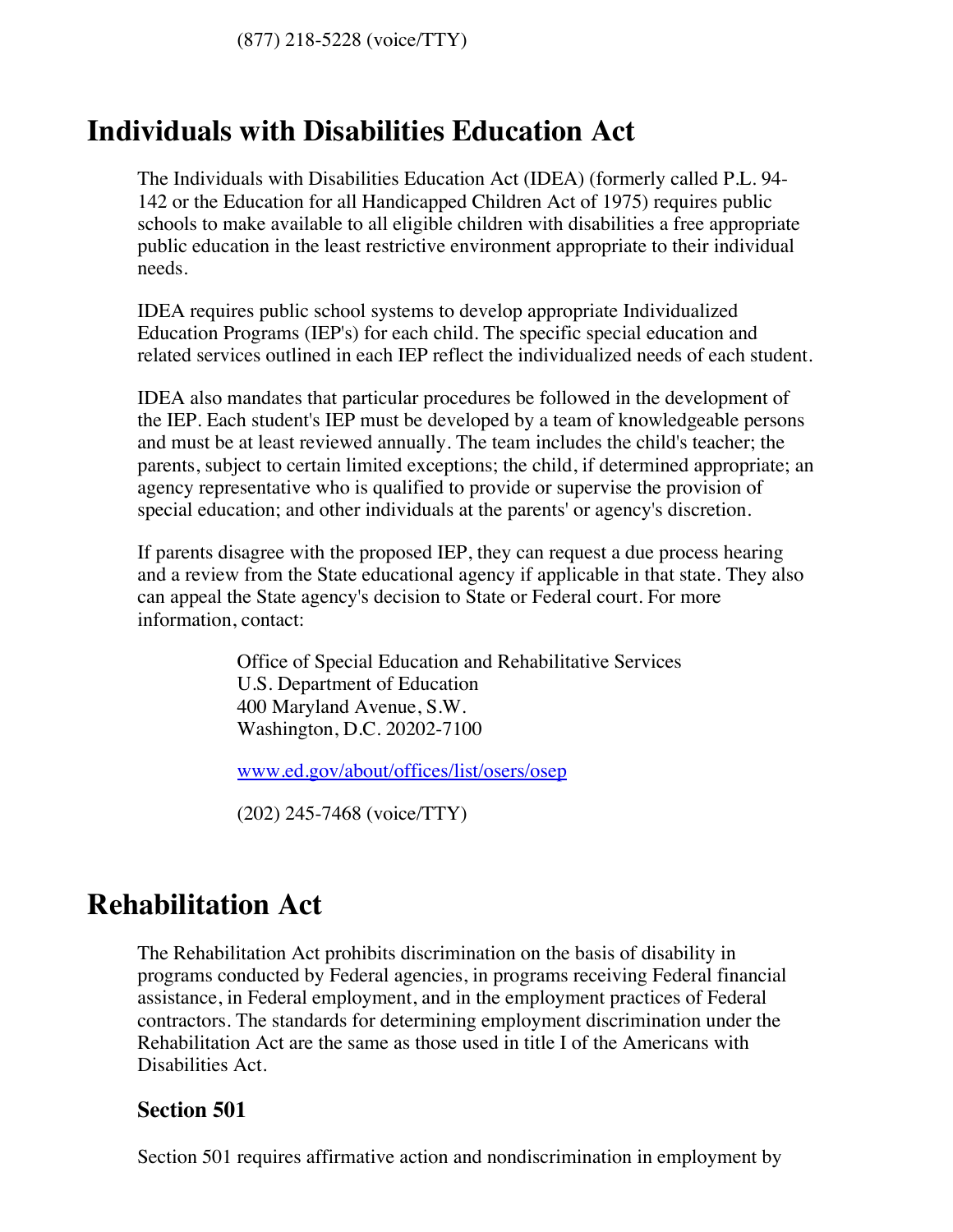Federal agencies of the executive branch. To obtain more information or to file a complaint, employees should contact their agency's Equal Employment Opportunity Office.

#### **Section 503**

Section 503 requires affirmative action and prohibits employment discrimination by Federal government contractors and subcontractors with contracts of more than \$10,000. For more information on section 503, contact:

> Office of Federal Contract Compliance Programs U.S. Department of Labor 200 Constitution Avenue, N.W. Room C-3325 Washington, D.C. 20210

[www.dol.gov/ofccp/index.htm](http://www.dol.gov/ofccp/index.htm)

(202) 693-0106 (voice/relay)

#### **Section 504**

Section 504 states that "no qualified individual with a disability in the United States shall be excluded from, denied the benefits of, or be subjected to discrimination under" any program or activity that either receives Federal financial assistance or is conducted by any Executive agency or the United States Postal Service.

Each Federal agency has its own set of section 504 regulations that apply to its own programs. Agencies that provide Federal financial assistance also have section 504 regulations covering entities that receive Federal aid. Requirements common to these regulations include reasonable accommodation for employees with disabilities; program accessibility; effective communication with people who have hearing or vision disabilities; and accessible new construction and alterations. Each agency is responsible for enforcing its own regulations. Section 504 may also be enforced through private lawsuits. It is not necessary to file a complaint with a Federal agency or to receive a "right-to-sue" letter before going to court.

For information on how to file 504 complaints with the appropriate agency, contact:

U.S. Department of Justice Civil Rights Division 950 Pennsylvania Avenue, N.W. Disability Rights Section - NYAV Washington, D.C. 20530

[www.ada.gov](http://www.ada.gov/)

(800) 514-0301 (voice) (800) 514-0383 (TTY)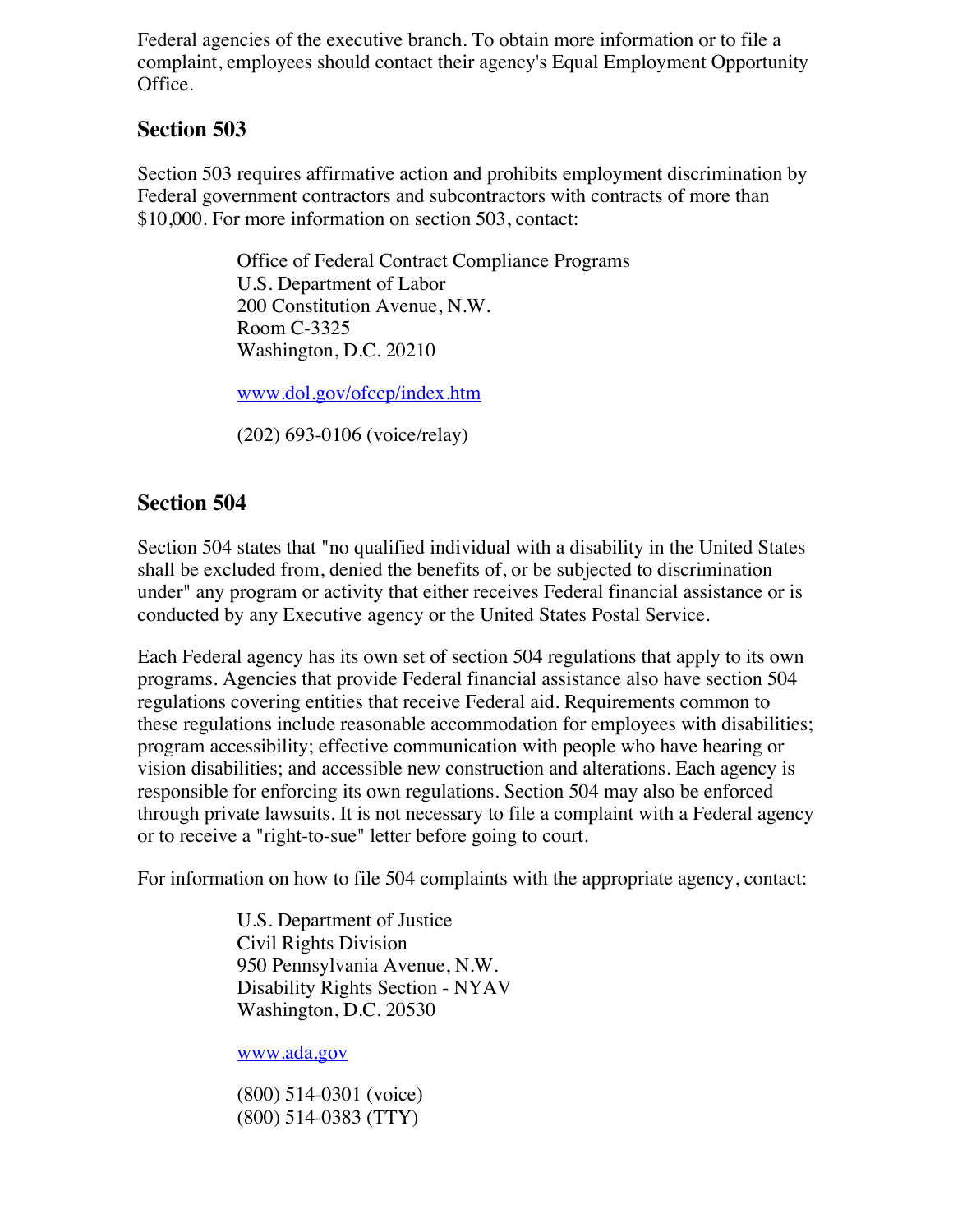#### **Section 508**

Section 508 establishes requirements for electronic and information technology developed, maintained, procured, or used by the Federal government. Section 508 requires Federal electronic and information technology to be accessible to people with disabilities, including employees and members of the public.

An accessible information technology system is one that can be operated in a variety of ways and does not rely on a single sense or ability of the user. For example, a system that provides output only in visual format may not be accessible to people with visual impairments and a system that provides output only in audio format may not be accessible to people who are deaf or hard of hearing. Some individuals with disabilities may need accessibility-related software or peripheral devices in order to use systems that comply with Section 508. For more information on section 508, contact:

> U.S. General Services Administration Office of Government-wide Policy IT Accessiblity & Workflow Division (ITAW) 1800 F Street, N.W. Room 2222 - MEC:ITAW Washington, DC 20405-0001

[www.gsa.gov/portal/content/105254](http://www.gsa.gov/portal/content/105254)

(202) 501-4906 (voice)

U.S. Architectural and Transportation Barriers Compliance Board 1331 F Street, N.W., Suite 1000 Washington, DC 20004-1111

[www.access-board.gov](http://www.access-board.gov/)

800-872-2253 (voice) 800-993-2822 (TTY)

# **Architectural Barriers Act**

The Architectural Barriers Act (ABA) requires that buildings and facilities that are designed, constructed, or altered with Federal funds, or leased by a Federal agency, comply with Federal standards for physical accessibility. ABA requirements are limited to architectural standards in new and altered buildings and in newly leased facilities. They do not address the activities conducted in those buildings and facilities. Facilities of the U.S. Postal Service are covered by the ABA. For more information or to file a complaint, contact:

> U.S. Architectural and Transportation Barriers Compliance Board 1331 F Street, N.W., Suite 1000 Washington, D.C. 20004-1111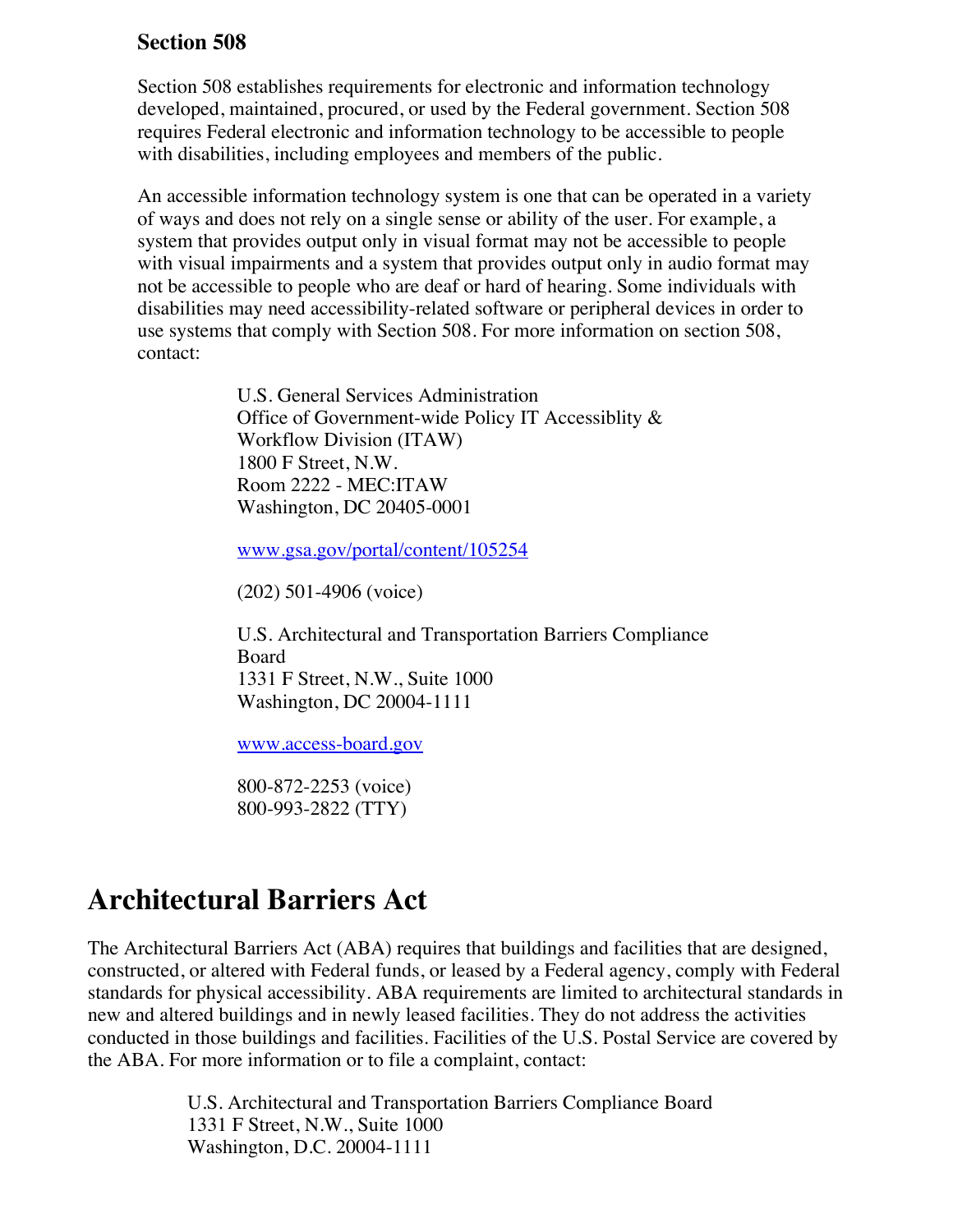[www.access-board.gov](http://www.access-board.gov/)

(800) 872-2253 (voice) (800) 993-2822 (TTY)

### **General Sources of Disability Rights Information**

ADA Information Line (800) 514-0301 (voice) (800) 514-0383 (TTY)

[www.ada.gov](http://www.ada.gov/)

Regional Disability and Business Technical Assistance Centers (800) 949-4232 (voice/TTY)

[www.adata.org](http://www.usdoj.gov/cgi-bin/outside.cgi?http://www.adata.org)

### **Statute Citations**

**Air Carrier Access Act of 1986**  49 U.S.C. § 41705

> Implementing Regulation: 14 CFR Part 382

#### **Americans with Disabilities Act of 1990**

42 U.S.C. §§ 12101 et seq.

Implementing Regulations: 29 CFR Parts 1630, 1602 (Title I, EEOC) 28 CFR Part 35 (Title II, Department of Justice) 49 CFR Parts 27, 37, 38 (Title II, III, Department of Transportation) 28 CFR Part 36 (Title III, Department of Justice) 47 CFR §§ 64.601 et seq. (Title IV, FCC)

#### **Architectural Barriers Act of 1968**

42 U.S.C. §§ 4151 et seq.

Implementing Regulation: 41 CFR Subpart 101-19.6

**Civil Rights of Institutionalized Persons Act** 42 U.S.C. §§ 1997 et seq.

#### **Fair Housing Amendments Act of 1988**